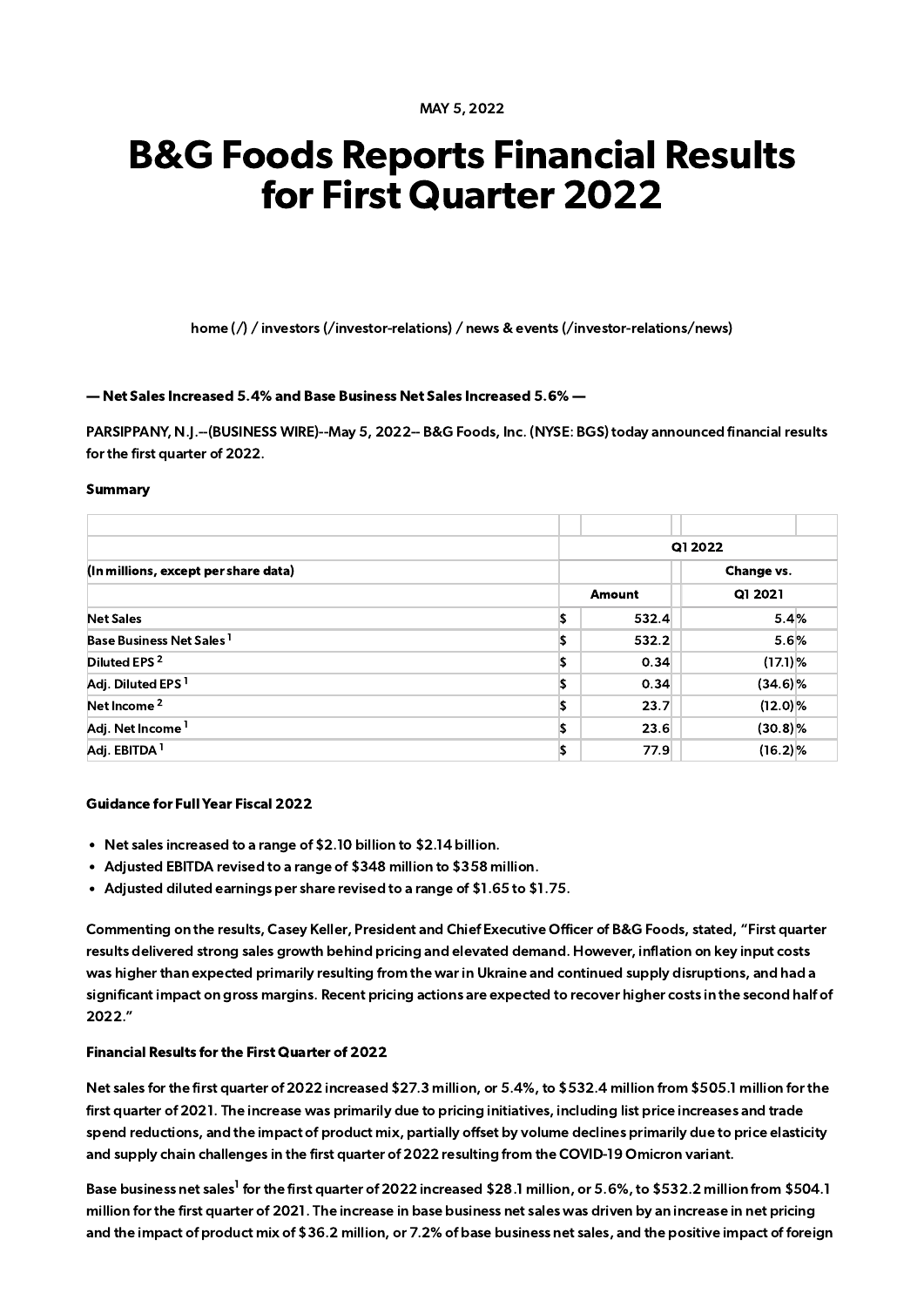currency of \$0.1 million, partially offset by a decrease in unit volume of \$8.2 million.

Net sales of Crisco increased \$21.0 million, or 36.2%; net sales of Back to Nature increased \$3.9 million, or 32.1%; net sales of Clabber Girl increased \$3.6 million, or 20.5%; net sales of Ortega increased \$3.6 million, or 9.3%; net sales of Green Giant (including Le Sueur) increased \$3.2 million, or 2.4%; net sales of Cream of Wheat increased \$2.8 million, or 15.5%; and net sales of *Maple Grove Farms* increased \$1.2 million, or 6.0% in the first quarter of 2022, as compared to the first quarter of 2021. Net sales of the Company's spices & seasonings<sup>2</sup> decreased \$15.1 million, or 14.7%, in the first quarter of 2022, as compared to the first quarter of 2021. The decrease was driven in part by comparisons against a very strong first quarter of 2021 for the Company's spices & seasonings and supply chain challenges during the first quarter of 2022. Compared to the first quarter of 2020, the Company's spices & seasonings increased \$14.9 million, or 20.4%. Base business net sales of all other brands in the aggregate increased \$3.9 million, or 3.7%, for the first quarter of 2022.

Gross profit was \$101.3 million for the first quarter of 2022, or 19.0% of net sales. Gross profit was \$117.8 million for the first quarter of 2021, or 23.3% of net sales. During the first quarter of 2022, the Company's gross profit was negatively impacted by higher than expected input cost inflation, including materially increased costs for raw materials and transportation. The Company expects input cost inflation will continue to have a significant industrywide impact during the remainder of fiscal 2022. The Company is attempting to mitigate the impact of inflation on its gross profit by locking in prices through short-term supply contracts and advance commodities purchase agreements and by implementing cost saving measures. The Company also announced list price increases in 2021 and again during the first and second quarters of 2022, and, where appropriate, has reduced trade promotions to its customers for certain of the Company's products. However, increases in the prices the Company charges its customers generally lag behind rising input costs. As such, the Company did not fully offset the incremental costs that it faced in the first quarter of 2022 and may not fully offset the incremental costs that the Company is facing and expects to continue to face in the remainder of fiscal 2022.

Selling, general and administrative expenses decreased \$3.6 million, or 7.0%, to \$46.8 million for the first quarter of 2022 from \$50.4 million for the first quarter of 2021. The decrease was composed of decreases in acquisition/divestiture-related and non-recurring expenses of \$4.0 million and consumer marketing expenses of \$1.5 million, partially offset by increases in selling expenses of \$1.7 million, general and administrative expenses of \$0.1 million and warehousing expenses of \$0.1 million. Expressed as a percentage of net sales, selling, general and administrative expenses improved by 1.2 percentage points to 8.8% for the first quarter of 2022, as compared to 10.0% for the first quarter of 2021.

During the first quarter of 2022, the Company completed the closure and sale of its Portland, Maine manufacturing facility. The Company recorded a gain on the sale of the Portland property, plant and equipment of \$7.1 million during the first quarter of 2022. The positive impact during the quarter of the gain on sale was partially offset by approximately \$2.2 million of expenses incurred during the quarter relating to the closure of the facility and the transfer of manufacturing operations.

Net interest expense decreased \$0.2 million, or 0.6%, to \$26.8 million for the first quarter of 2022 from \$27.0 million in the first quarter of 2021. The decrease was primarily attributable to a slightly lower average long-term debt outstanding during the first quarter of 2022 as compared to the first quarter of 2021.

The Company's net income was \$23.7 million, or \$0.34 per diluted share, for the first quarter of 2022, compared to net income of \$26.9 million, or \$0.41 per diluted share, for the first quarter of 2021. The Company's adjusted net income for the first quarter of 2022 was \$23.6 million, or \$0.34 per adjusted diluted share, compared to \$34.1 million, or \$0.52 per adjusted diluted share, for the first quarter of 2021. The decreases in net income, diluted earnings per share, adjusted net income and adjusted diluted earnings per share were primarily attributable to industry-wide input cost inflation and supply chain disruptions, partially offset by list price increases, trade spend reductions and a net benefit during the first quarter of \$4.9 million resulting from the gain on sale of the Portland, Maine manufacturing facility, partially offset by expenses relating to the closure of the facility and the transfer of manufacturing operations.

For the first quarter of 2022, adjusted EBITDA was \$77.9 million, a decrease of \$15.0 million, or 16.2%, compared to \$92.9 million for the first quarter of 2021. The decrease in adjusted EBITDA was primarily attributable to industrywide input cost inflation and supply chain disruptions, partially offset by list price increases, trade spend reductions and a net benefit during the first quarter of \$4.9 million resulting from the gain on sale of the Portland, Maine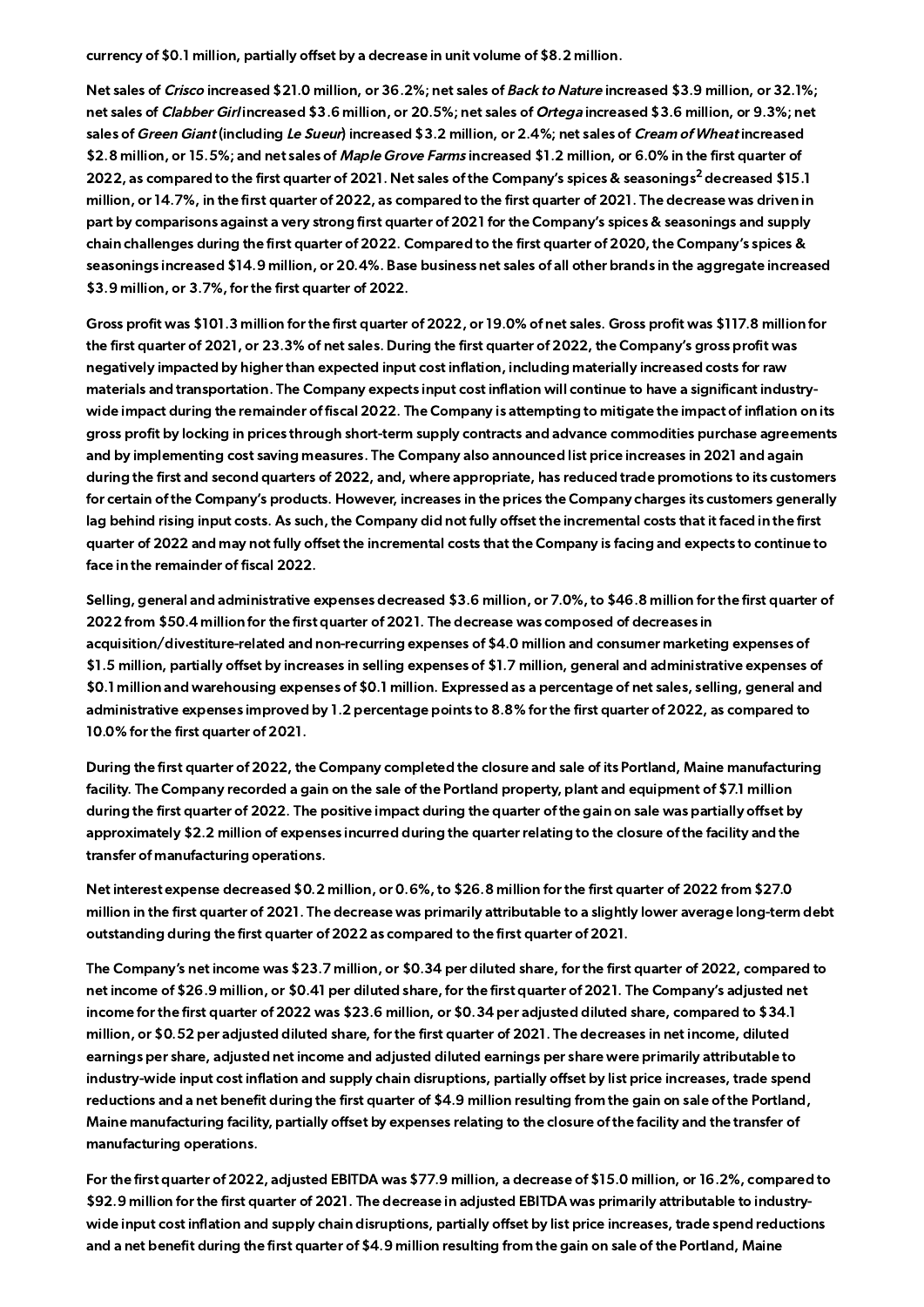manufacturing facility, partially offset by expenses relating to the closure of the facility and the transfer of manufacturing operations. Adjusted EBITDA as a percentage of net sales was 14.6% for the first quarter of 2022, compared to 18.4% in the first quarter of 2021.

For the first quarter of 2022, adjusted EBITDA before COVID-19 expenses was \$78.4 million, a decrease of \$17.4 million, or 18.2%, compared to \$95.8 million for fiscal 2021. COVID-19 expenses were \$0.5 million and \$2.9 million for the first quarter of 2022 and first quarter 2021, respectively. Adjusted EBITDA before COVID-19 expenses as a percentage of net sales was 14.7% for the first quarter of 2022, compared to 19.0% in the first quarter of 2021.

#### Full Year Fiscal 2022 Guidance

B&G Foods increased its net sales guidance for full year fiscal 2022 to a range of \$2.10 billion to \$2.14 billion. B&G Foods revised its full year fiscal 2022 adjusted EBITDA guidance to a range of \$348 million to \$358 million, and adjusted diluted earnings per share to a range of \$1.65 to \$1.75.

B&G Foods continues to see strong consumer demand for its products. The Company has also seen, and expects to continue to see, significant cost inflation for various inputs, including ingredients, packaging, transportation and labor attributable to a number of factors, including the COVID-19 pandemic, the war in Ukraine, climate and weather conditions, supply chain disruptions (including raw material shortages) and labor shortages. The Company has initiated various revenue enhancing activities (including list price increases and trade spend initiatives) and cost savings initiatives to offset these costs but there can be no assurance at this point of the ultimate effectiveness of these activities and initiatives. The Company's management is not able to fully estimate the impact COVID-19, industry-wide supply chain disruptions, cost inflation and the Company's cost inflation mitigation efforts will have on the Company's results for the remainder of fiscal 2022, and the Company's guidance should be read in this context. The ultimate impact of the COVID-19 pandemic on the Company's business will depend on many factors, including, among others: how long social distancing and stay-at-home and work-from home policies and recommendations remain in effect; whether, and the extent to which, additional waves or variants of COVID-19 will affect the United States and the rest of North America; the Company's ability to continue to operate its manufacturing facilities, maintain its supply chain without material disruption, procure ingredients, packaging and other raw materials when needed; the extent to which macroeconomic conditions resulting from the pandemic and the pace of the subsequent recovery may impact consumer eating and shopping habits; and the extent to which consumers continue to work remotely even after the pandemic subsides and how that may impact consumer habits.

#### Conference Call

B&G Foods will hold a conference call at 4:30 p.m. ET today, May 5, 2022 to discuss first quarter 2022 financial results. The live audio webcast of the conference call can be accessed at www.bgfoods.com/investor-relations (https://cts.businesswire.com/ct/CT?id=smartlink&url=http%3A%2F%2Fwww.bgfoods.com%2Finvestorrelations&esheet=52710087&newsitemid=20220505006046&lan=en-

[US&anchor=www.bgfoods.com%2Finvestor-relations&index=1&md5=20301ea2f2c1fc19a1e22fdd01ad2026\)](https://cts.businesswire.com/ct/CT?id=smartlink&url=http%3A%2F%2Fwww.bgfoods.com%2Finvestor-relations&esheet=52710087&newsitemid=20220505006046&lan=en-US&anchor=www.bgfoods.com%2Finvestor-relations&index=1&md5=20301ea2f2c1fc19a1e22fdd01ad2026). A replay of the webcast will be available following the conference call through the same link.

#### About Non-GAAP Financial Measures and Items Affecting Comparability

"Adjusted net income" (net income adjusted for certain items that affect comparability), "adjusted diluted earnings per share," (diluted earnings per share adjusted for certain items that affect comparability), "base business net sales" (net sales without the impact of acquisitions until the acquisitions are included in both comparable periods and without the impact of discontinued or divested brands), "EBITDA" (net income before net interest expense, income taxes, depreciation and amortization and loss on extinguishment of debt), "adjusted EBITDA" (EBITDA as adjusted for cash and non-cash acquisition/divestiture-related expenses, gains and losses (which may include third party fees and expenses, integration, restructuring and consolidation expenses, amortization of acquired inventory fair value step-up and gains and losses on the sale of certain assets) and non-recurring expenses, gains and losses) and "adjusted EBITDA before COVID-19 expenses" (adjusted EBITDA as adjusted for COVID-19 expenses<sup>3</sup>) are "non-GAAP financial measures." A non-GAAP financial measure is a numerical measure of financial performance that excludes or includes amounts so as to be different than the most directly comparable measure calculated and presented in accordance with generally accepted accounting principles in the United States (GAAP) in B&G Foods' consolidated balance sheets and related consolidated statements of operations, comprehensive income, changes in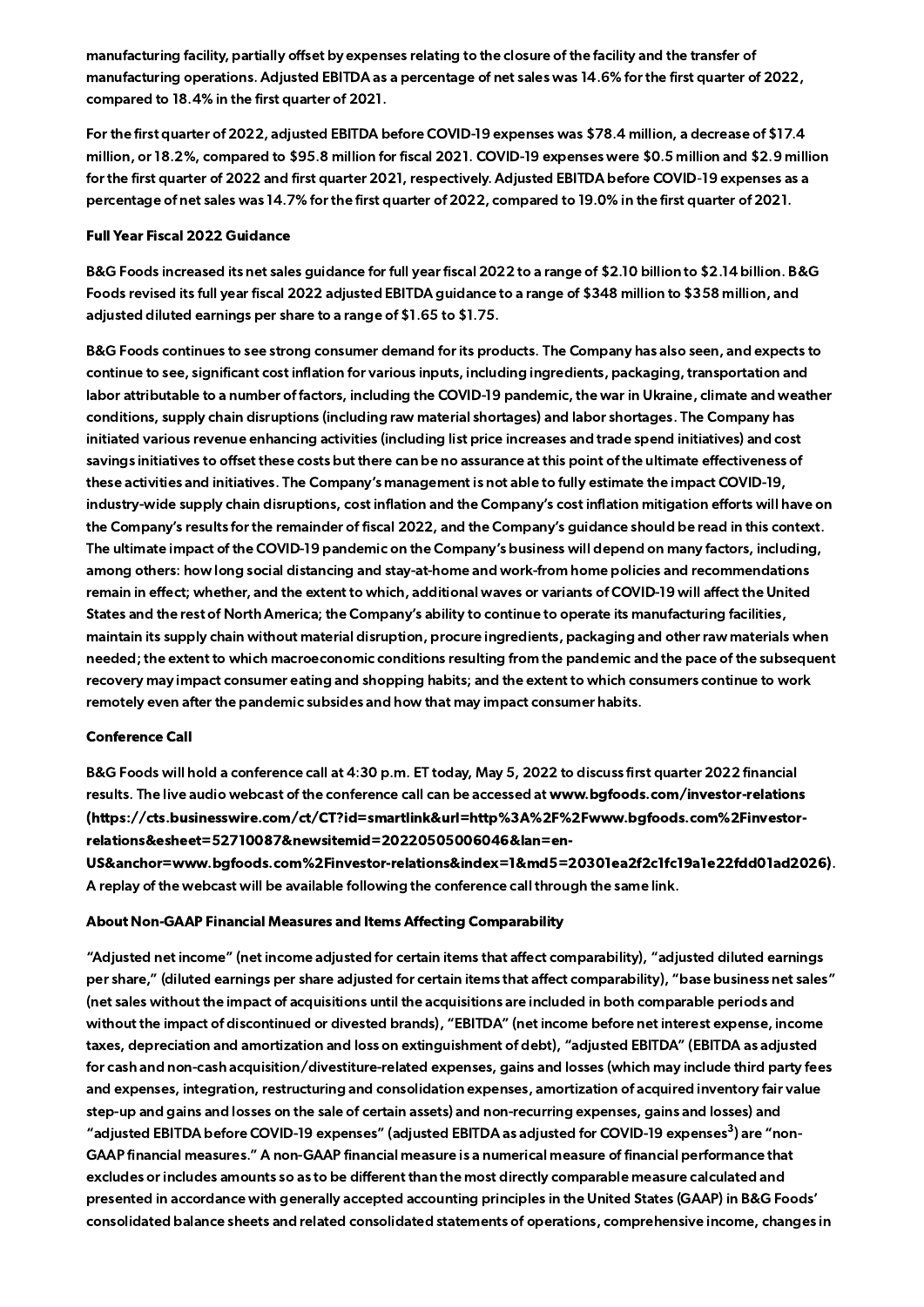stockholders' equity and cash flows. Non-GAAP financial measures should not be considered in isolation or as a substitute for the most directly comparable GAAP measures. The Company's non-GAAP financial measures may be different from non-GAAP financial measures used by other companies.

The Company uses non-GAAP financial measures to adjust for certain items that affect comparability. This information is provided in order to allow investors to make meaningful comparisons of the Company's operating performance between periods and to view the Company's business from the same perspective as the Company's management. Because the Company cannot predict the timing and amount of these items that affect comparability, management does not consider these items when evaluating the Company's performance or when making decisions regarding allocation of resources.

Additional information regarding EBITDA, adjusted EBITDA and adjusted EBITDA before COVID-19 expenses, and a reconciliation of EBITDA, adjusted EBITDA and adjusted EBITDA before COVID-19 expenses to net income and to net cash provided by operating activities, is included below for the first quarter of 2022 and 2021, along with the components of EBITDA, adjusted EBITDA and adjusted EBITDA before COVID-19 expenses. Also included below are reconciliations of the non-GAAP terms adjusted net income, adjusted diluted earnings per share and base business net sales to the most directly comparable measure calculated and presented in accordance with GAAP in the Company's consolidated balance sheets and related consolidated statements of operations, comprehensive income, changes in stockholders' equity and cash flows.

#### End Notes

- 1. Please see "About Non-GAAP Financial Measures and Items Affecting Comparability" below for the definition of the non-GAAP financial measures "base business net sales," "adjusted diluted earnings per share," "adjusted net income," "EBITDA," "adjusted EBITDA" and "adjusted EBITDA before COVID-19 expenses," as well as information concerning certain items affecting comparability and reconciliations of the non-GAAP terms to the most comparable GAAP financial measures.
- 2. Includes the spices & seasoning brands acquired in the fourth quarter of 2016, as well as the Company's legacy spices & seasonings brands, such as Dash and Ac'cent.
- 3. COVID-19 expenses include temporary enhanced compensation that ended on February 15, 2021 for the Company's manufacturing employees, compensation the Company continued to pay manufacturing employees while in quarantine (which was incremental to the compensation the Company paid to the manufacturing employees who produced the Company's products while others were in quarantine), and expenses relating to other precautionary health and safety measures.

About B&G Foods, Inc.

Based in Parsippany, New Jersey, B&G Foods and its subsidiaries manufacture, sell and distribute high-quality, branded shelf-stable and frozen foods across the United States, Canada and Puerto Rico. With B&G Foods' diverse portfolio of more than 50 brands you know and love, including Back to Nature, B&G, B&M, Bear Creek, Cream of Wheat, Crisco, Dash, Green Giant, Las Palmas, Le Sueur, Mama Mary's, Maple Grove Farms, New York Style, Ortega, Polaner, Spice Islands and Victoria, there's a little something for everyone. For more information about B&G Foods and its brands, please visit www.bgfoods.com (https://cts.businesswire.com/ct/CT? [id=smartlink&url=http%3A%2F%2Fwww.bgfoods.com&esheet=52710087&newsitemid=20220505006046&lan=en](https://cts.businesswire.com/ct/CT?id=smartlink&url=http%3A%2F%2Fwww.bgfoods.com&esheet=52710087&newsitemid=20220505006046&lan=en-US&anchor=www.bgfoods.com&index=2&md5=936e22dc7766ffa8eedf41cb0c7fee49) US&anchor=www.bgfoods.com&index=2&md5=936e22dc7766ffa8eedf41cb0c7fee49).

#### Forward-Looking Statements

Statements in this press release that are not statements of historical or current fact constitute "forward-looking statements." The forward-looking statements contained in this press release include, without limitation, statements related to B&G Foods' expectations regarding net sales, adjusted EBITDA, adjusted diluted earnings per share, consumer demand, input cost inflation, list price increases, cost savings initiatives, the ability of the Company to recover higher costs in the second half of 2022 through pricing actions, and the Company's overall expectations for the remainder of fiscal 2022 and beyond. Such forward-looking statements involve known and unknown risks, uncertainties and other unknown factors that could cause the actual results of B&G Foods to be materially different from the historical results or from any future results expressed or implied by such forward-looking statements. In addition to statements that explicitly describe such risks and uncertainties, readers are urged to consider statements labeled with the terms "believes," "belief," "expects," "projects," "intends," "anticipates," "assumes," "could," "should," "estimates," "potential," "seek," "predict," "may," "will" or "plans" and similar references to future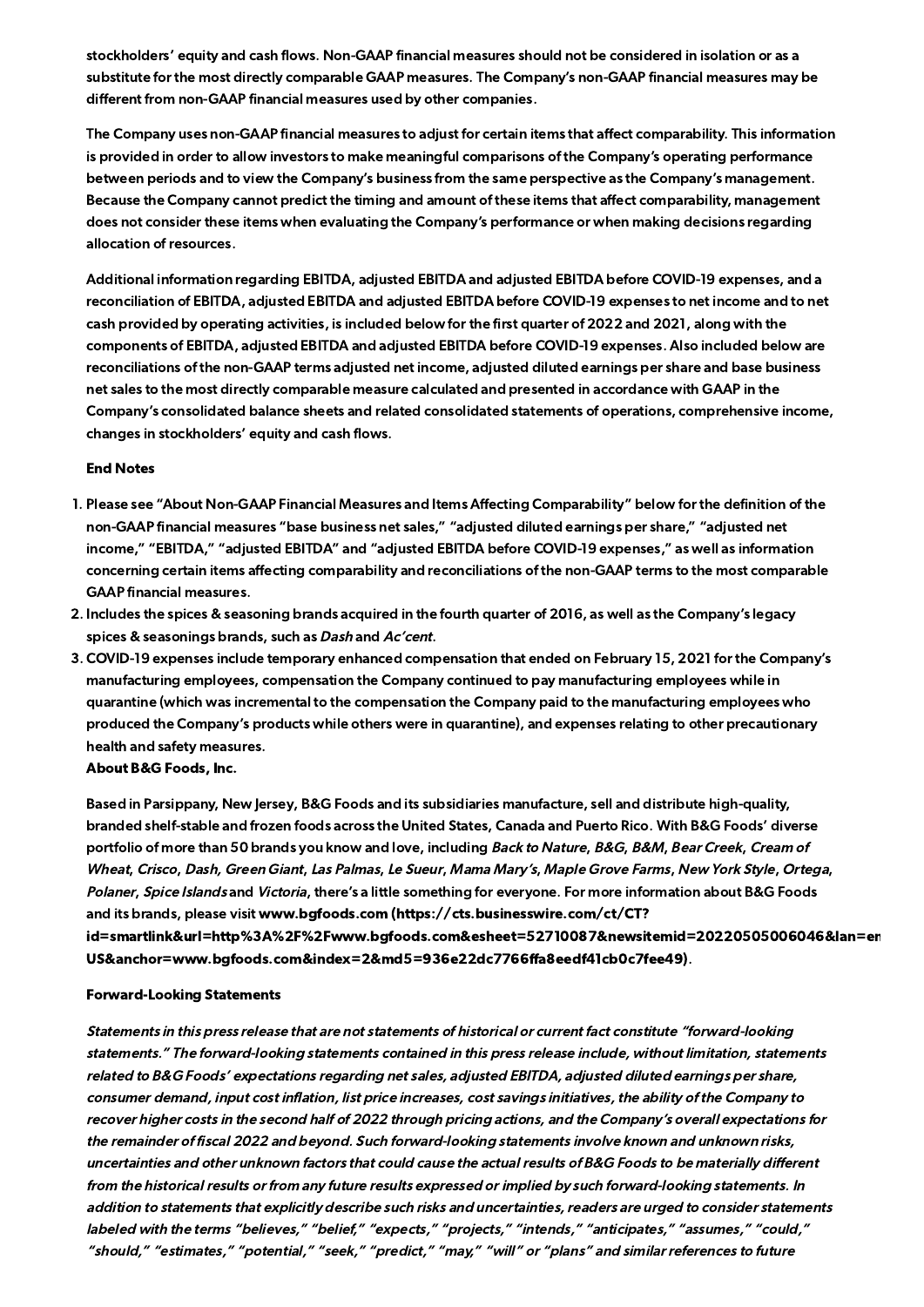periods to be uncertain and forward-looking. Factors that may affect actual results include, without limitation: the continuing impact of the COVID‑19 pandemic on the Company's business, including, without limitation, the ability of the Company and its supply chain partners to continue to operate manufacturing facilities, distribution centers and other work locations without material disruption, and to procure ingredients, packaging and other raw materials when needed despite disruption in the supply chain or labor shortages, the duration of social distancing and stay-athome and work-from-home policies and recommendations, and whether, and the extent to which, additional waves or variants of COVID-19 will affect the United States and the rest of North America, and the extent to which macroeconomic conditions resulting from the pandemic and the pace of the subsequent recovery may impact consumer eating and shopping habits; whether and when the Company will be able to realize the expected financial results and accretive effect of the Crisco acquisition, and how customers, competitors, suppliers and employees will react to the acquisition; the Company's substantial leverage; the effects of rising costs for the Company's commodities, ingredients, packaging, other raw materials, distribution and labor; crude oil prices and their impact on distribution, packaging and energy costs; the Company's ability to successfully implement sales price increases and cost saving measures to offset any cost increases; intense competition, changes in consumer preferences, demand for the Company's products and local economic and market conditions; the Company's continued ability to promote brand equity successfully, to anticipate and respond to new consumer trends, to develop new products and markets, to broaden brand portfolios in order to compete effectively with lower priced products and in markets that are consolidating at the retail and manufacturing levels and to improve productivity; the Company's ability to recruit and retain senior management and <sup>a</sup> highly skilled and diverse workforce at the Company's corporate offices, manufacturing facilities and other locations despite <sup>a</sup> very tight labor market and changing employee expectations as to fair compensation, an inclusive and diverse workplace, flexible working and other matters; the risks associated with the expansion of the Company's business; the Company's possible inability to identify new acquisitions or to integrate recent or future acquisitions or the Company's failure to realize anticipated revenue enhancements, cost savings or other synergies from recent or future acquisitions; the Company's ability to successfully complete the integration of recent or future acquisitions into the Company's enterprise resource planning (ERP) system; tax reform and legislation, including the effects of the Infrastructure Investment and Jobs Act, U.S. Tax Cuts and Jobs Act and the U.S. CARES Act, and future tax reform or legislation; the Company's ability to access the credit markets and the Company's borrowing costs and credit ratings, which may be influenced by credit markets generally and the credit ratings of the Company's competitors; unanticipated expenses, including, without limitation, litigation or legal settlement expenses; the effects of currency movements of the Canadian dollar and the Mexican peso as compared to the U.S. dollar; the effects of international trade disputes, tariffs, quotas, and other import or export restrictions on the Company's international procurement, sales and operations; future impairments of the Company's goodwill and intangible assets; the Company's ability to protect information systems against, or effectively respond to, <sup>a</sup> cybersecurity incident or other disruption; the Company's sustainability initiatives and changes to environmental laws and regulations; the Company's ability to successfully transition the operations of the Portland, Maine manufacturing facility to third-party co-manufacturing facilities and existing Company manufacturing facilities without significant disruption in production or customer service, and the Company's ability to achieve anticipated productivity improvements and cost savings; and other factors that affect the food industry generally. The forwardlooking statements contained herein are also subject generally to other risks and uncertainties that are described from time to time in B&G Foods' filings with the Securities and Exchange Commission, including under Item 1A, "Risk Factors" in the Company's most recent Annual Report on Form 10-K and in its subsequent reports on Forms 10-Q and 8-K. Investors are cautioned not to place undue reliance on any such forward-looking statements, which speak only as of the date they are made. B&G Foods undertakes no obligation to publicly update or revise any forward-looking statement, whether as <sup>a</sup> result of new information, future events or otherwise.

> B&G Foods, Inc. and Subsidiaries Consolidated Balance Sheets (In thousands, except share and per share data) (Unaudited)

| April 2, | January 1, |
|----------|------------|
| 2022     | 2022       |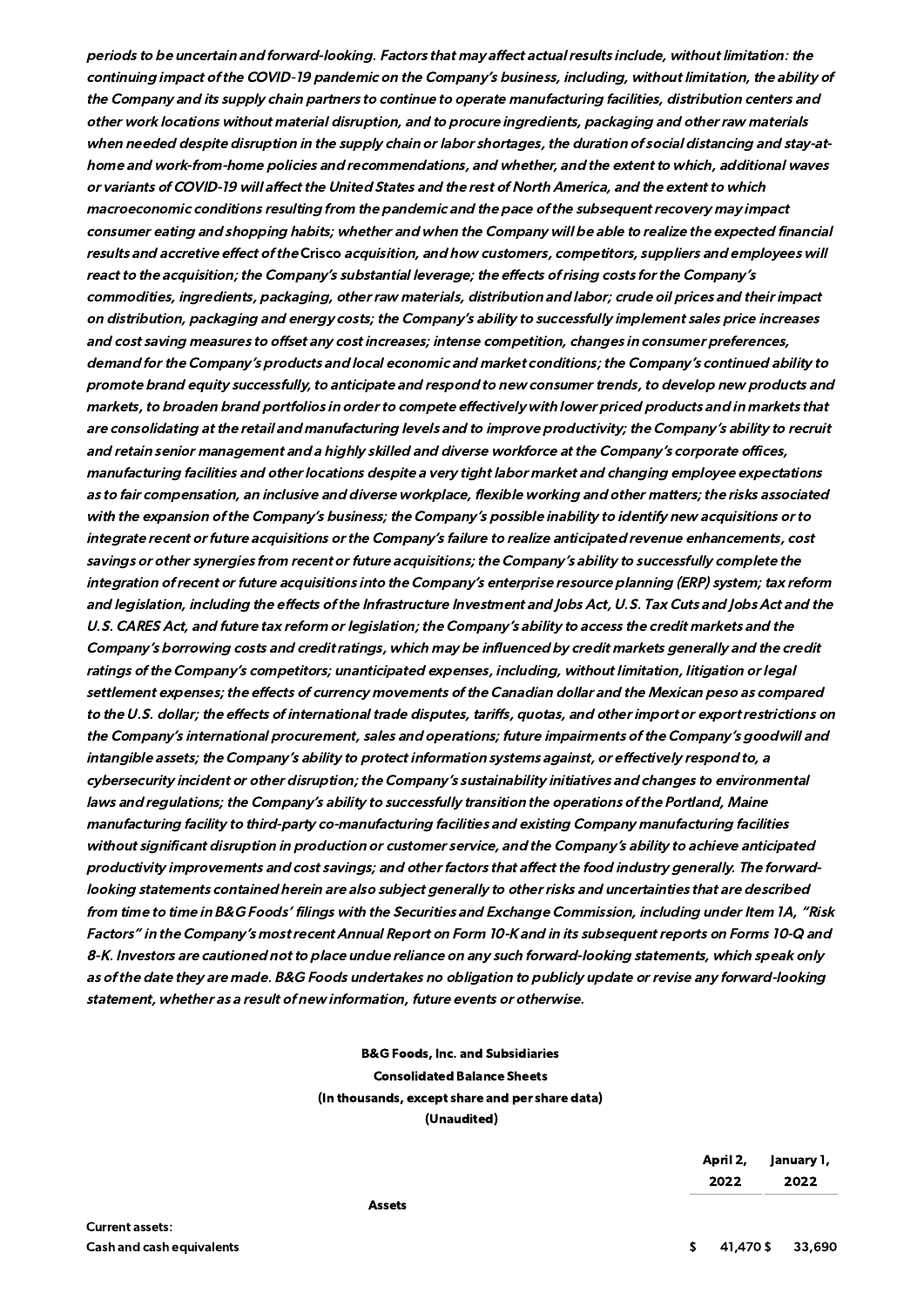| Trade accounts receivable, net                                                                 | 164,190                 | 145,281   |
|------------------------------------------------------------------------------------------------|-------------------------|-----------|
| <b>Inventories</b>                                                                             | 612,768                 | 609,794   |
| Assets held for sale                                                                           |                         | 3,256     |
| Prepaid expenses and other current assets                                                      | 40,307                  | 38,151    |
| Income tax receivable                                                                          | 1,137                   | 4,284     |
| <b>Total current assets</b>                                                                    | 859,872                 | 834,456   |
|                                                                                                |                         |           |
| Property, plant and equipment, net                                                             | 334,187                 | 341,471   |
| Operating lease right-of-use assets                                                            | 63,330                  | 65,166    |
| Goodwill                                                                                       | 644,949                 | 644,871   |
| Other intangible assets, net                                                                   | 1,922,090               | 1,927,119 |
| <b>Other assets</b>                                                                            | 7,081                   | 6,916     |
| Deferred income taxes                                                                          | 7,842                   | 8,546     |
| <b>Total assets</b>                                                                            | \$3,839,351 \$3,828,545 |           |
|                                                                                                |                         |           |
| <b>Liabilities and Stockholders' Equity</b>                                                    |                         |           |
| <b>Current liabilities:</b>                                                                    |                         |           |
| Trade accounts payable                                                                         | \$<br>152,309\$         | 129,861   |
| <b>Accrued expenses</b>                                                                        | 47,719                  | 66,901    |
| <b>Current portion of operating lease liabilities</b>                                          | 13,502                  | 12,420    |
| Income tax payable                                                                             | 2,093                   | 2,557     |
| Dividends payable                                                                              | 32,721                  | 32,548    |
| <b>Total current liabilities</b>                                                               | 248,344                 | 244,287   |
|                                                                                                |                         |           |
| Long-term debt                                                                                 | 2,281,195               | 2,267,759 |
| Deferred income taxes                                                                          | 312,604                 | 310,641   |
| Long-term operating lease liabilities, net of current portion                                  | 52,628                  | 55,607    |
| <b>Other liabilities</b>                                                                       | 30,614                  | 29,997    |
| <b>Total liabilities</b>                                                                       | 2,925,385               | 2,908,291 |
|                                                                                                |                         |           |
| Stockholders' equity:                                                                          |                         |           |
| Preferred stock, \$0.01 par value per share. Authorized 1,000,000 shares; no shares issued or  |                         |           |
| outstanding                                                                                    |                         |           |
| Common stock, \$0.01 par value per share. Authorized 125,000,000 shares; 68,885,801 and        |                         |           |
| 68,521,651 shares issued and outstanding as of April 2, 2022 and January 1, 2022, respectively | 689                     | 685       |
| Additional paid-in capital                                                                     |                         | 3,547     |
| Accumulated other comprehensive loss                                                           | (15, 469)               | (18, 169) |
| <b>Retained earnings</b>                                                                       | 928,746                 | 934,191   |
| Total stockholders' equity                                                                     | 913,966                 | 920,254   |
| Total liabilities and stockholders' equity                                                     | \$3,839,351 \$3,828,545 |           |

### B&G Foods, Inc. and Subsidiaries Consolidated Statements of Operations (In thousands, except per share data) (Unaudited)

|                                              | <b>First Quarter Ended</b> |           |          |  |
|----------------------------------------------|----------------------------|-----------|----------|--|
|                                              | April 2,                   |           | April 3, |  |
|                                              |                            | 2022      | 2021     |  |
| Net sales                                    | \$                         | 532,407\$ | 505,134  |  |
| Cost of goods sold                           |                            | 431,119   | 387,340  |  |
| <b>Gross profit</b>                          |                            | 101,288   | 117,794  |  |
| Operating (income) and expenses:             |                            |           |          |  |
| Selling, general and administrative expenses |                            | 46,840    | 50,379   |  |
| <b>Amortization expense</b>                  |                            | 5,223     | 5,436    |  |
| Gain on sales of assets                      |                            | (7,099)   |          |  |